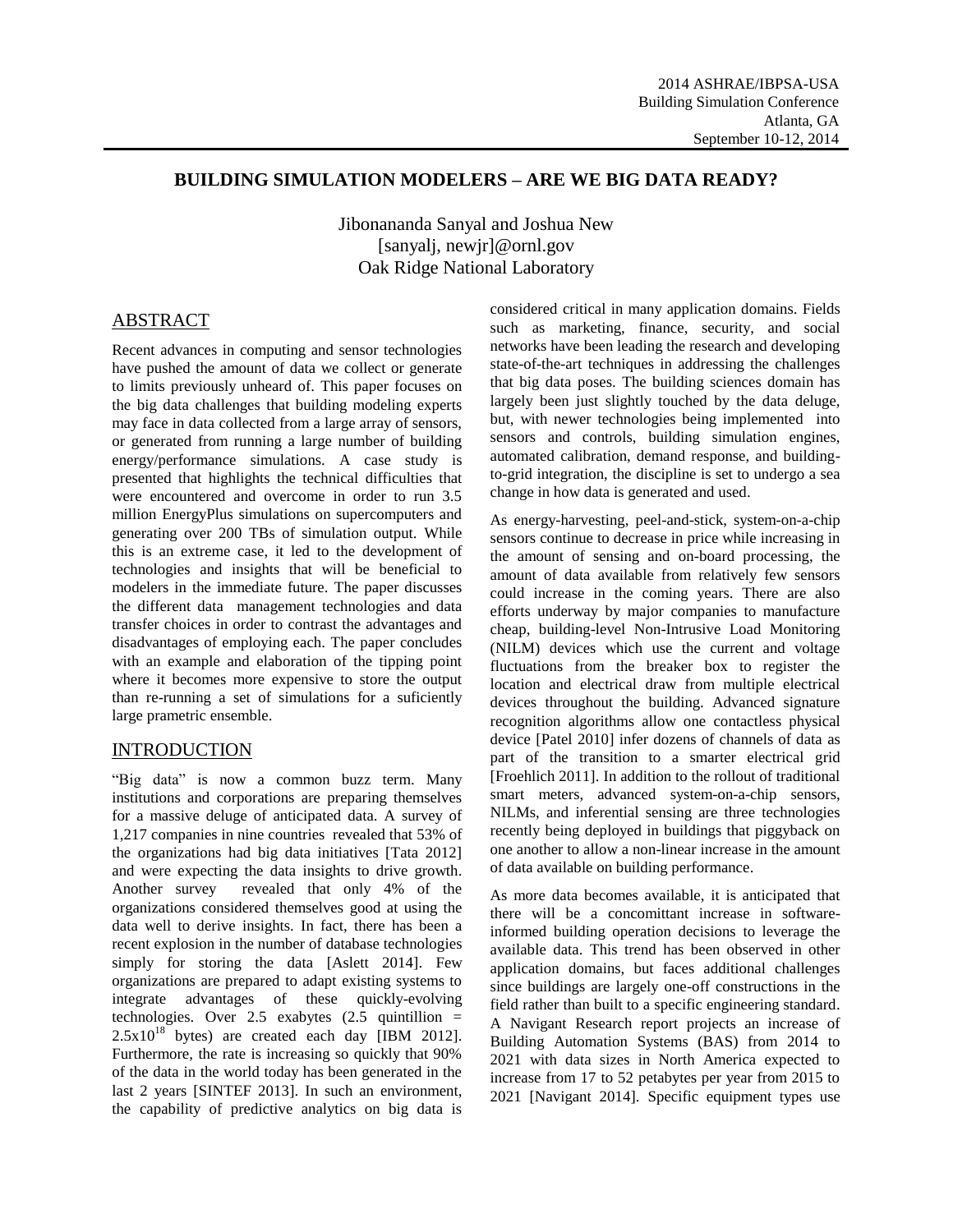control algorithms or Fault Detection and Diagnostics (FDD) from sensor data to improve equipment performance or maintenance. Unfortunately, optimization of any specific piece of equipment can be at the expense of building-wide optimization or operated in a way that causes the building to expend energy in fighting itself (e.g. two HVAC units with one cooling and one heating). As data generation, communication, and processing decrease in cost, highfidelity, simulation-based alternatives could help in optimization of operation and grid-interaction for commercial as well as residential buildings.

This paper focuses on a few diverse aspects involved with the management of sensor and simulation data to motivate the case for big data and its analysis in the building sciences community.

## BIG DATA IN THE BUILDING SCIENCES

How big is big data in the building sciences? There are many ways to address this question. Often, the ovarall size of the data is used, but the size that constitutes big data is often defined as relative to the capabilities of current tools in a given domain. The more important question is "what is the purpose of the data?" Given a specific use case from such a question, any point where the management of the data poses a non-trivial challenge is considered a big data scenario.

Sub-minute resolution data from dozens of channels is becoming increasingly common and is expected to increase with the prevalence of non-intrusive load monitoring. Experts are running larger building simulation experiments and are faced with an increasingly complex data set to analyze and derive meaningful insight.

Scalability, analysis requirements, and adaptability data storage mechanisms is becoming very important. Additionally, unique behavior of different tools make it non-trivial for larger workflows. Practical experience becomes increasingly critical in selecting cost-effective strategies for big data management.

As data becomes large in size, network performance issues arise. Practical issues involving lag, bandwidth, and methods for transferring and synchronizing logical portions of the data become important.

The cornerstone of big data is its use for analytics; data is useless unless actionable information can be meaningfully derived from it. In the rest of this paper, we discuss challenges and opportunities of applications involving big data, sensor data from user facilities, and data generated from simulations.

# BIG DATA APPLICATIONS

Simulation data handling and analysis are important in many practical uses in the building community including efforts such as DEnCity [Roth 2012] to build a national simulation database, effect of proposed policy changes on the building stock [Taylor 2013], prioritization of energy-saving technologies for investment [Farese 2013], optimized retrofits [DOE 2014], uncertainty quantification for energy savings likelihoods [Zhang 2013], and many other ongoing uses. Future uses for large-scale simulation studies could allow simulation engine approximation for dramatic speedup with allowable tradeoffs in accuracy, enhanced inverse simulation for any traditional/forwardsimulation tool, surrogate model creation and parallelization for computational bottlenecks of existing simulation tools, and enhanced testing of simulation tools as development progresses.

There are many forward-looking applications for big data from both sensors and simulations. Automated calibration efforts rely on simulation of building variants in comparison with measured sensor data. There are already emerging examples of sensor/simulation hybrid techniques such as sensorbased Building Energy Modeling (sBEM) [Edwards 2011] which use direct sensor measurements from buildings in combination with machine learning techniques to answer questions or make predictions about building performance. Provenance is growing as an independent field for tracking and exploring the log and lineage of how data changes over time; it only recently began being used in buildings [Sanyal 2014, Castello 2014]. As energy dashboards, augmented reality, and other methods for making invisible energy use visible to building operators become more popular, there will likely be an increased demand on data handling, analysis, and intuitive/actionable visualization.

## DATA FROM SENSORS

The Flexible Research Platformss at the Oak Ridge National Laboratory are currently collecting over 1,000 channels of data, most of which are sampled at 30 second resolution. These channels include temperature, relative humidity, and heat flux for the building envelope, flowmeters and wattnodes for energy consumption throughout appliances, and weather data. With these channels stored as 8-byte double-precision floating points, this amounts to over 1 billion data points per year, or 8 gigabytes/year. While this is significantly less than the 10s of terabytes to petabytes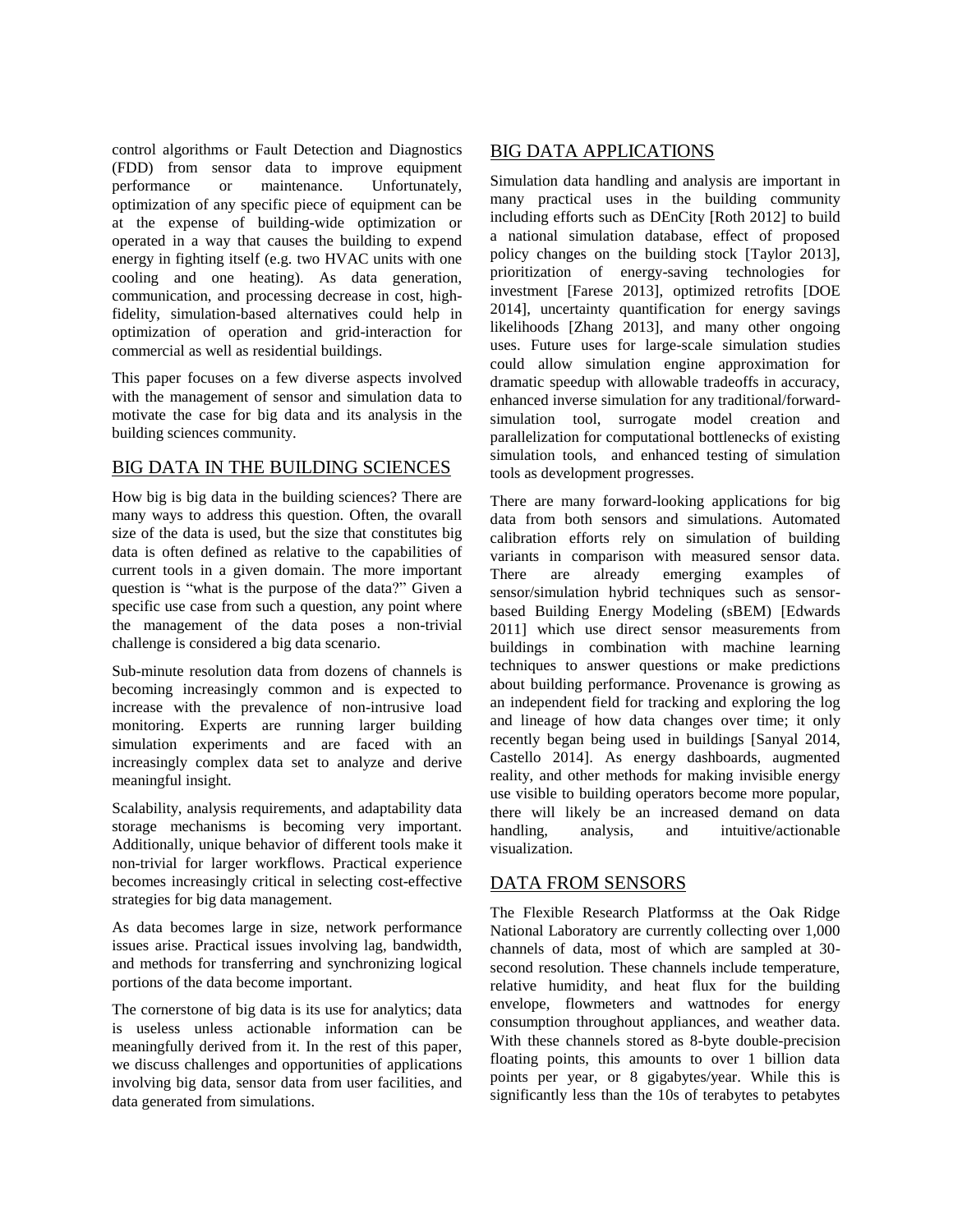considered "big data" in supercomputing or similar fields, it is still more than enough to break most building-related applications. The "big" in "big data" is often defined relative to the maturity of the technology currently available to process the data such as database management tools and traditional data applications. As such, we propose that gigabytes constitutes big data for a single building's measured properties since most simulation, building model, model calibration, or M&V applications cannot currently use this amount of data.

A major aspect of sensor data collection is effectively managing faults. Sensors will drift and will require periodic calibration. Sensors will fail and require replacement. Fault tolerance and mechanisms to automaticaly detect and correct such errors is an important requirement. In the facility described previously, a software system has been built that periodically calculates the standard-deviations for each channel in the collected sensor data. These values are used to generate a statistical range that is between 1 to 6 standard-deviations from the mean. By the three-sigma rule of statistics, a range of 3 standard deviations about the mean covers 99.7% of the range of data values possible, assuming a normal distribution. A script runs periodically checking the latest data values against the range detecting potential outliers which may indicate a fault, and sends out an email alert. Until a full year of data is collected, the ranges must be periodically recalculated to account for changing seasons.

Upon detection of a fault, it is possible to correct for the values. The team has developed tools that check and detect missing or bad values and provides the user with a battery of filtering [Castello 2012], statistical [Castello 2013], and machine learning [Smith 2013] algorithms that attempts to intelligently infer the missing or corrupt values. The accuracy of these algorithms depend on a variety of factors including the time range of the missing data.

## DATA FROM SIMULATIONS

Simulation is a powerful tool to determine possible outcomes from a mathematical model for various input conditions. Even though simulation can be a very powerful tool, as with all computer models, it is still necessarily an approximation of reality. Various uncertainties also exist in the description of the input and in the analysis of output. Modelers use an ensemble of simulations with different combinations of input parameters to capture some of the uncertainties inherent in the modeling process. The mass availability of cheap computing power allows building modelers to run

increasingly larger ensembles in relatively shorter time periods. The recent ease for utilization of cloud computing adds significant capabilities but complicates the simulation workflow and data communication methods, strengthening the case for pro-active big data readiness.

### **Simulation Input**

The generation of inputs for an ensemble of simulations can become a daunting task if the number of simulations is large. There is a wide body of literature on the generation of an adequate number of samples that sufficiently sample and are representative of the range of inputs [Winer 1962]. The design of experiments is a well established field in statistcs. A full exploration of the field is beyond the scope of this paper, however, we present a few design paradigms that were relevant for the case study presented later in the paper:

- a. Random sampling: Random samples are selected from each input's range. This strategy does not assume any underlying distributions in the inputs and in theory, retains an equal probability of picking an point anywhere in the range. This method is scalable since it requires minimal computation to pick a sampling point.
- b. Uniform sampling: Using a uniform sampling strategy asures equally spaced input samples.
- c. Markov Order Sampling: Often used when the input space is large, this sampling varies a subset of *k* inputs (from a set of *n* inputs) between their minimum and maximum values at a time while holding all other variables at their default value. This sampling creates a maximal sensitivity analysis for combinations of *k* inputs, but a computationally prohibitive larger O(*n* choose *k*) number of samples as *k* increases.
- d. Latin square and higher orders [Stein 1987]: This design provides a customizable sample size while attempting to evenly sample the multidimensional space. This method retains desirable statistical features but can be a challenge to compute for very large numbers of variables.

It is very important to choose the parameters, ranges, distributions, and sampling strategy appropriately for a given problem that needs to be answered. The statistical analysis of outputs is always dependant on the experimental design and relative independence of parameters. Non-independent parameters lead to interaction effects which canbecome complicated for higher order interactions.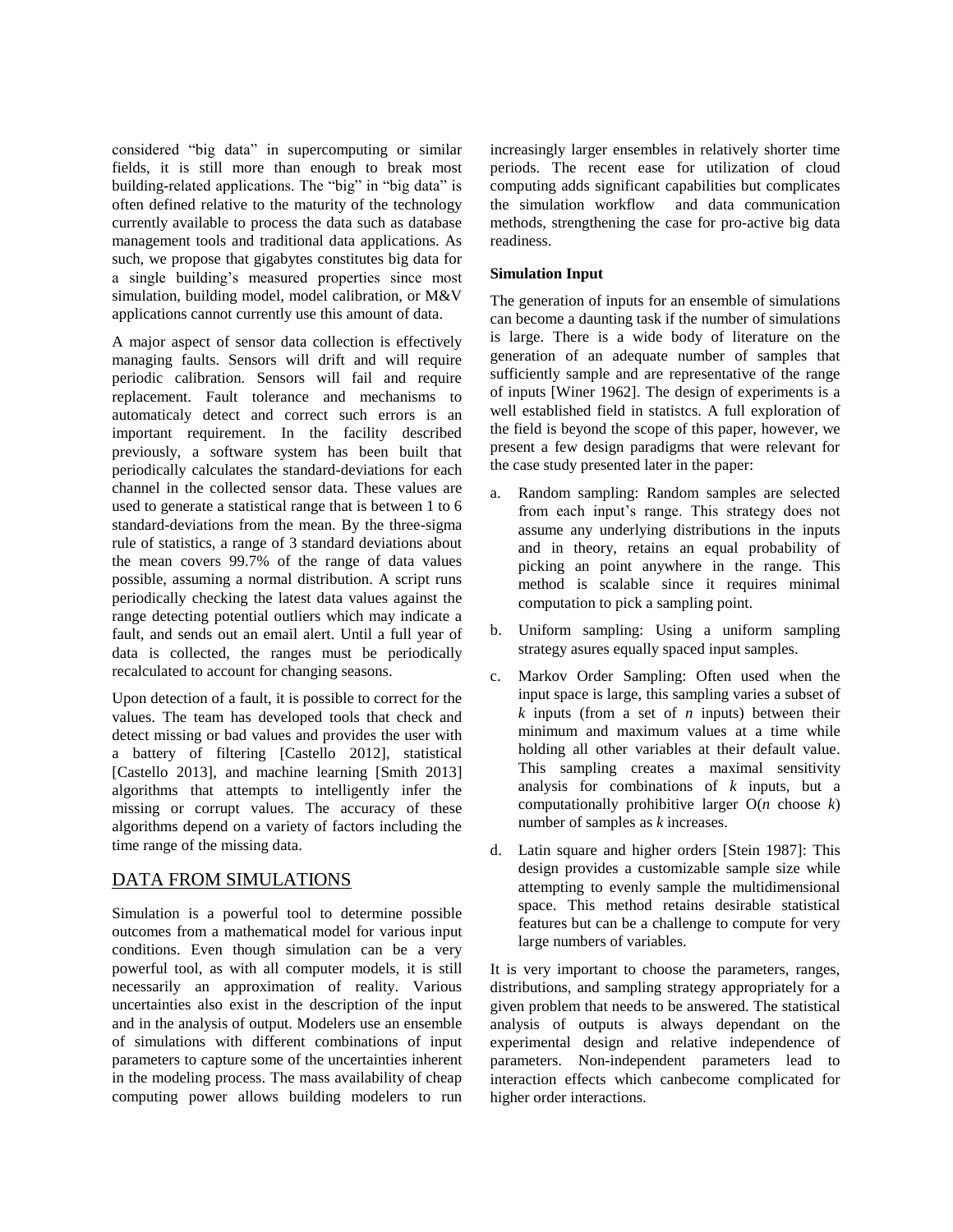A toolkit named DAKOTA [Giunta 2003] alleviates many of these challenges by providing algorithms for design, estimating uncertainty, and performing system analysis, and powers the Parametric Analysis Tool in OpenStudio with capabilities to run simulations on Amazon's cloud computing platform.

### **Simulation Output**

Simulation output is almost always much larger in size than the input and consists of various output variables. It is usually not necessary to save the output from simulations for an extended period of time, however, the output must be stored for the time that is required to perform the analysis. Some data analysis algorithms parallelize well and can work on chunks of the output while others may require the entire ensemble in memory to derive meaningful conclusions.

For example, in EnergyPlus, the output is an \*.eso file which can be processed with another program (readvars) to output various summaries of the data. As an ensemble becomes larger, the post-processing overhead can become a significant fraction. Conventional wisdom is to save the raw output for a period of time so that any type of summary can be generated if required in the future.

Post-processing is used to transform or draw summaries from raw simulation output. With a large ensemble, the raw output may take less disk, however, the computational requirement to regenerate all the summaries can be expensive. Instead, there may be a benefit in saving just the processed output. The key is to evaluate the trade-off of between recomputing and the storage and retreival overhead for pre-computed values.

## BIG DATA MANAGEMENT

In this section, we cover many aspects of big data management that include existing or new techniques to handle obvious challenges as well as some that are not so apparent.

#### **Generic Considerations**

Perhaps the biggest motivator of big data strategies is the analysis requirement and the challenges posed in time-efficiency and resource-efficiency. The most effective strategy is almost always driven by the analysis requirement, however, some key approaches have helped the authors immensely.

First, one must get away from the notion of working with a single unit of data, be it a small collection of files or a single database. Large data tends to not be highly structured and tends to entropy, partly because of having to work in chunks. Big data storage could span multiple machines.

Second, a key strategy is balancing storage to computational requirements. This may be particularly challenging because one must access all non-obvious overheads. This may include number of files expected to be generated and how they will be physically arranged in storage to optimize for data access patterns.

Another overhead is the determination of the physical location on disk from the logical schema. If this mapping involves repeatedly accessing a small subsystem or a single module, it could easilty become the bottle neck in the system.

When using multiple-cores, determining the exploitable level of parallelism is important. All parallelly decomposed problems have a serial component. The overall speedup and efficiency is determined by the serial fraction given by Ahmdal's law.

Third, it helps to determine the typical types of analysis performed and design the system with a moderate amount of extra capacity. There is likely to be a few analysis scenarios that will run very slowly and designing the system for such cases will drive up the cost significantly.

Fourth, always design for errors to happen and use bottom-up scalability techniques to recover from an error when possible. Sometimes, an error can propagate across the system and the means of catching such occurences in a meaningful way can greatly improve the resiliency of the data-store.

### **Practical Data Transfer Methods**

Big data movement is very expensive. The authors have experience where it took just 68 minutes to generate and write 45 TB of data to disk but took 10 days to move to a more permanent storage location! It is highly desirable to keep big data where it needs to be and move it minimally. Since big data tends to be in pieces, logical partions of the data can almost always be treated as smaller units of information and can be moved or rearranged when required. It is very helpful to have an overall schema that is flexible and allows such changes.

There are several tools that allow efficient movement of large data across networks. These include the standard File Transfer Protocol (*ftp*) or Secure Shell (*ssh*) based protocols (such as *scp* and *rsync* [Tridgell 1996]) some of which open multiple network connections to exploit parallelism in the transfer as well as data compression on the fly. More efficient tools such as *bbcp* [Hanushevsky 2001] or *GridFTP* [Allcock 2005] are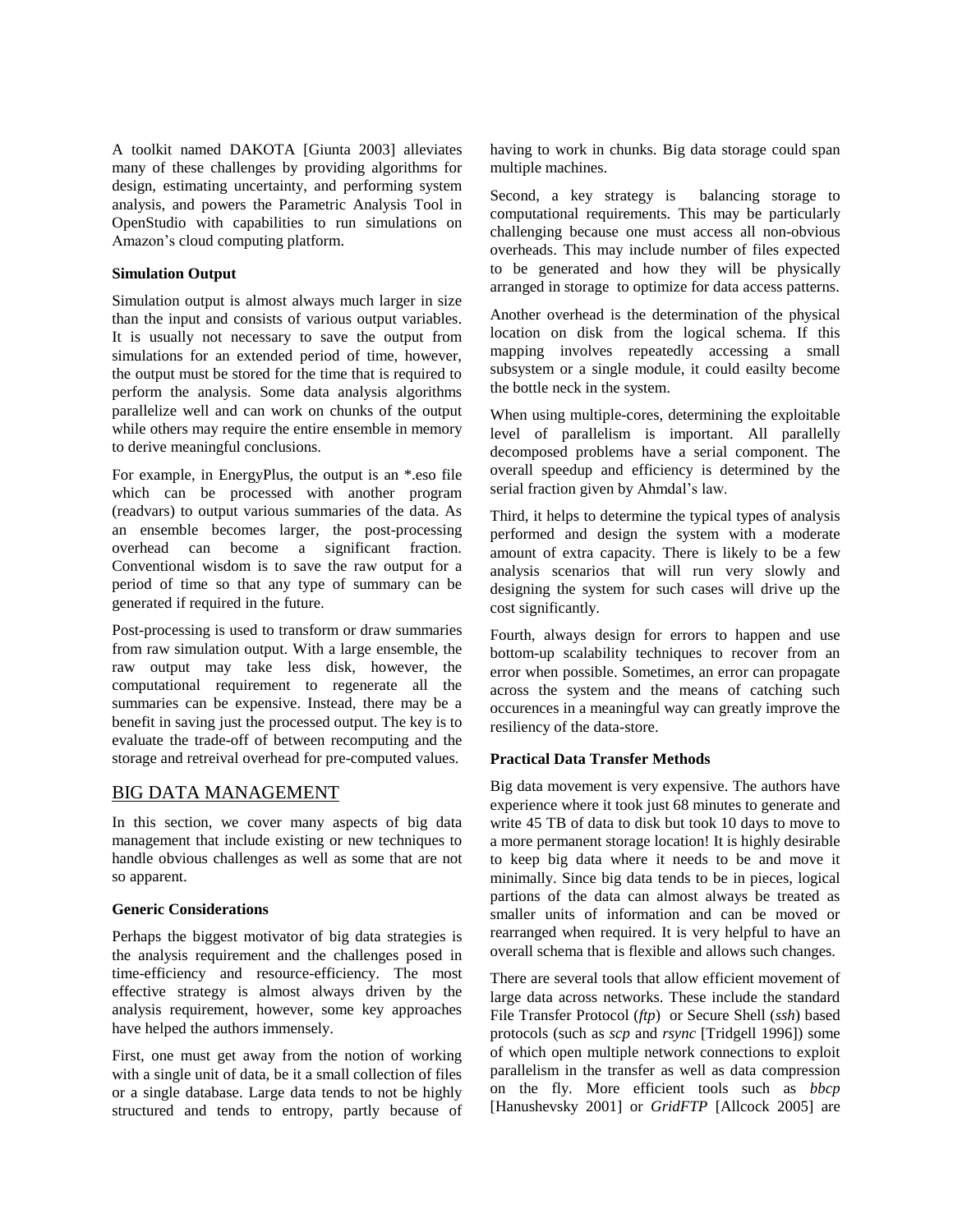particularly designed for very large data transfers. Other considerations in data movement include the available bandwidth and network lag in movement.

#### **Database Storage Solutions**

Sensor data as well as building simulation output have been traditionally stored in comma separated value files with data retreival and subsequent analysis speeds slower than database engines or binary data formats.

Database technologies are often discussed in terms of Atomicity, Consistency, Isolation, and Durability (ACID) compliance [Gray 1981]. Atomicity means a transaction is all or nothing. Consistency means any transaction leaves the database in a valid state. Isolation ensures that concurrent transactions give the same results as if the transactions were executed serially. Durability requires that a committed transaction remains so regardless of crashes or other errors. While all these properties are desirable, the scale of big data presents significant logistical challenges and costs to retain these properties. As a result, it is common for many big data storage solutions to bend or break compliance with some or all of these properties.

Traditional databases store data as rows of logical records. To save space, most database engines allow row compression, which adds a decompression overhead in retrieval. Several columnar databases, such as the Infobright database engine, use a column based storage format instead of storing rows of data. These engines promise better compression since each column is of the same the data type and good compression can be achieved. This is usually true for most data types except floats/doubles. Building data are typically floating point numbers which the authors have found to compress comparably to the row based engines.

The authors used 15-minute EnergyPlus output consisting 35,040 records and comprised of 96 variables in comma separated value files for testing compression. These files are about 35 MB in size which compress to about 7-8 MB indicating a 20-22% compression rate. Two hundred output CSV files were inserted into a row-compression enabled MySQL database resulting in 7 million records. The observed average compression was 10.27 MB. The database was further compacted to a read-only version which brought down the avaerage down to 6.8 MB.

Traditional databases offers some advantages in storing channels of time series data. It is easier to calculate summaries of channels but the data insertion itself can become an expensive process. For example, in MySQL, using the default InnoDB engine, inserts take increasingly longer as the data size grows. Part of the reason is the increased overhead in maintaining indices and foreign keys. In contrast, the MyISAM engine is always much faster than InnoDB and achieves the performance by not enforcing foreign keys and therefore, not being fully ACID compliant. Table 1 provides an illustrative comparison of the two engines.

In addition to ACID compliance, structured query language (SQL) ALTER TABLE commands make a copy of the entire table first before making any changes to the table structure which can be quite expensive for large tables. Using table partitioning in the schema design helps to speed up the ALTER TABLE command as well as the overall performance. The authors experienced a runtime of 8 hours and 10 minutes on a 386 GB table consisiting of 1,041,893,313 records stored in 12 partitions on a typical quad-core desktop computer with 4GB RAM. The same billion row table takes about a week on the ALTER TABLE command when unpartitioned. Although logical partitioning helps, it is still better to minimize any schema changes to large tables.

Table 1: Comparison of MyISAM and InnoDB engines.

| <b>MyISAM</b>                                                                                                      | InnoDB                                                                 |  |
|--------------------------------------------------------------------------------------------------------------------|------------------------------------------------------------------------|--|
| No ACID                                                                                                            | ACID compliant                                                         |  |
| No foreign keys                                                                                                    | Allows foreign keys                                                    |  |
| <b>Fast bulk insert</b><br>$-0.71$ s average<br>Better compression<br>$-10.27$ MB average<br>$-6.003$ MB read-only | Slower<br>$-2.3$ s average<br>Poorer compression<br>$-15.4 \text{ MB}$ |  |
| $2^{32}$ maximum rows                                                                                              |                                                                        |  |
| Error recovery from logs                                                                                           | Rebuilds unflushed indexes                                             |  |
| Table-level locks                                                                                                  | Row-level locks                                                        |  |
|                                                                                                                    |                                                                        |  |

Hadoop data storage removes the ACID compliance and leaves the schema description up to the user, which is why these are often called the schema-less engines. Hadoop emerged from Hadoop Distributed File System (HDFS) as a resilient form of data store where keyvalue pair associations are used to create meaningful representation of the data. Although Hadoop is being used increasingly for various numerical applications, its most versatile use is still in text and information mining purposes. Hadoop also offers an eco-system of tools for various analysis tasks. Mahaout is one such application that exposes machine learning algorithms for use.

In the context of EnergyPlus output, an additional translation layer is necessary that converts the date-time expressions to either separate fields or forces to the date-time fields of the data store. In particular,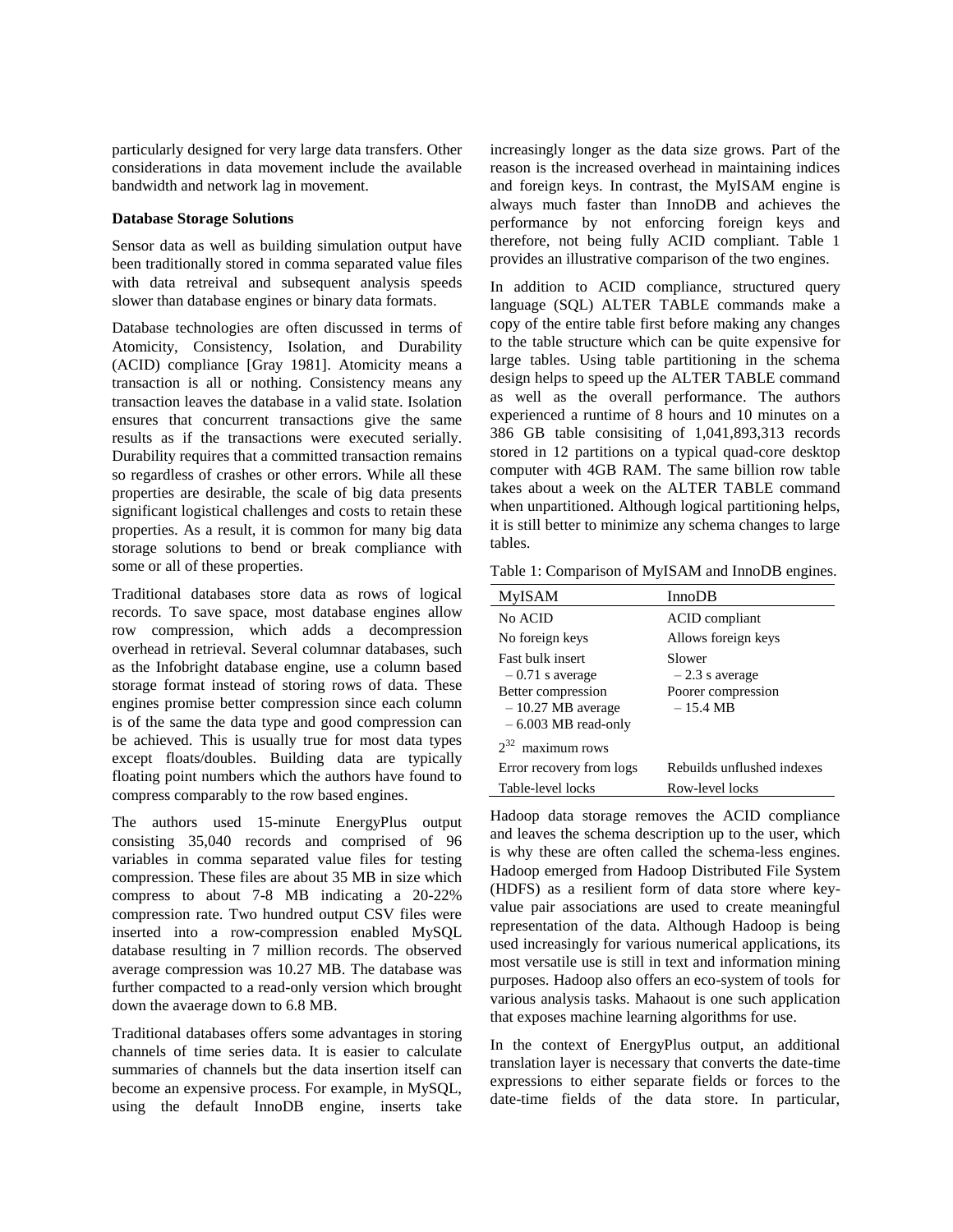EnergyPlus outputs the  $24<sup>th</sup>$  hour in the 24:00:00 format which must be rolled over to 00:00:00 on the next day to insert into a database. This requires line by line processing of the output file and thus the efficiency of bulk import functionality of databases is lost.

#### **Access control and security**

The sensor data collected is often sensitive and access restrictions must be placed on its use. Gatekeeping for large data, especially across multiple machines, is challenging. Multiple machines occupy more physical space with implications on physical security.

#### **Backups**

A less obvious challenge with big data are backups. It may becomes cost prohibitive to backup all the data. Unlike small units of data which can be copied or synchronized to another machine, big data across multiple machines requires elaborate backup plans. Tape is still a cost-effective, long-term backup mechanism for both full and incremental backups.

Table 2: Runtime and disk write time of EnergyPlus simulations for variations of DOE's commercial reference buildings on the *Titan* supercomputer.

| Num of     | Time    | Data     | Number of $E+$ |
|------------|---------|----------|----------------|
| Processors | (mm:ss) | Size     | simulations    |
| 16         | 18:14   | 5GB      | 64             |
| 32         | 18:19   | 11GB     | 128            |
| 64         | 18:34   | 22GB     | 256            |
| 128        | 18:22   | 44GB     | 512            |
| 256        | 20:30   | 88GB     | 1,024          |
| 512        | 20:43   | 176GB    | 2,048          |
| 1,024      | 21:03   | 351GB    | 4,096          |
| 2,048      | 21:11   | 703GB    | 8,192          |
| 4,096      | 20:00   | 1.4TB    | 16,384         |
| 8,192      | 26:14   | $2.8$ TB | 32,768         |
| 16,384     | 26:11   | 5.6TB    | 65,536         |
| 65,536     | 44:52   | 23TB     | 262,144        |
| 131,072    | 68:08   | 45TB     | 524,288        |

#### **Provenance**

Sensor data and simulation data are manipulated during user experiments/analysis. Data undergoes creation, trnasformation, modification, and even deletion. It participates with various other units of information to create more information. Often, it is highly desirable to know the lineage, or provenance, of the data.

Mechanisms to track and trace the provenance of data become essential as data size grows. The team have created a software sytem that transparently allows the tracking of the use of sensor data in various user experiments [Zachary 2014, Castello 2014].

#### **Workflow tools**

Working with big data is almost always a multi-step process and involves the management of shifting bottlenecks. It is critical to design automated workflow tools to help in working with big data. Often these are scripts that automate large batch processes. Knowledge of parsing and scripting helps in these automation tasks.

# CASE STUDY: RUNNING A LARGE PARAMETRIC ENSEMBLE

A large parametric experiment was conducted for calibration purposes that ran about 3.5 million EnergyPlus simulations generating over 200 TB of data on different computing resources. A total of four types of residential and commercial buildings were simulated:

- a. Residential: Two heavily instrumented residential building having more than 150 sensor channels each were sampled using Uniform sampling, Markov Orders 1 and 2, and Latin Hypercube strategies and totaled about 500,000 individual simulations.
- b.Commercial: ~1 million simulations each of medium office, warehouse, and stand-alone retail reference buildings of three vintages across 16 ASHRAE climate zones. A single job for a subset of these 3 million simulations is shown in Table 2.

Several supercomputers were used to run such a large number of simulations. Systems include Nautilus, a 1024 core shared memory supercomputer, Frost, a 2048 core cluster, and Titan, which is a 299,008 core distributed memory supercomputer.

In this case study, 96 EnergyPlus outputs were chosen in the residential and commercial buildings which closely corresponded either to sensor data from the real residential building or to sensor data we believe to be most likely available in commercial buildings. This data was collected at 15-minute timesteps for each simulation and typically resulted in 10- 90MB/simulation.

A central challenge in running EnergyPlus on supercomputers was to optimize the input and output so that the overall system performance would not degrade. This was achieved through four strategies: grouping and packing up (via tar) the input \*.idf files to minimize number of concurrent reads, streamlining and customizing the EnergyPlus workflow, running the simulations from a memory mounted file system local to each supercomputer node (via tmpfs [Snyder 1990] and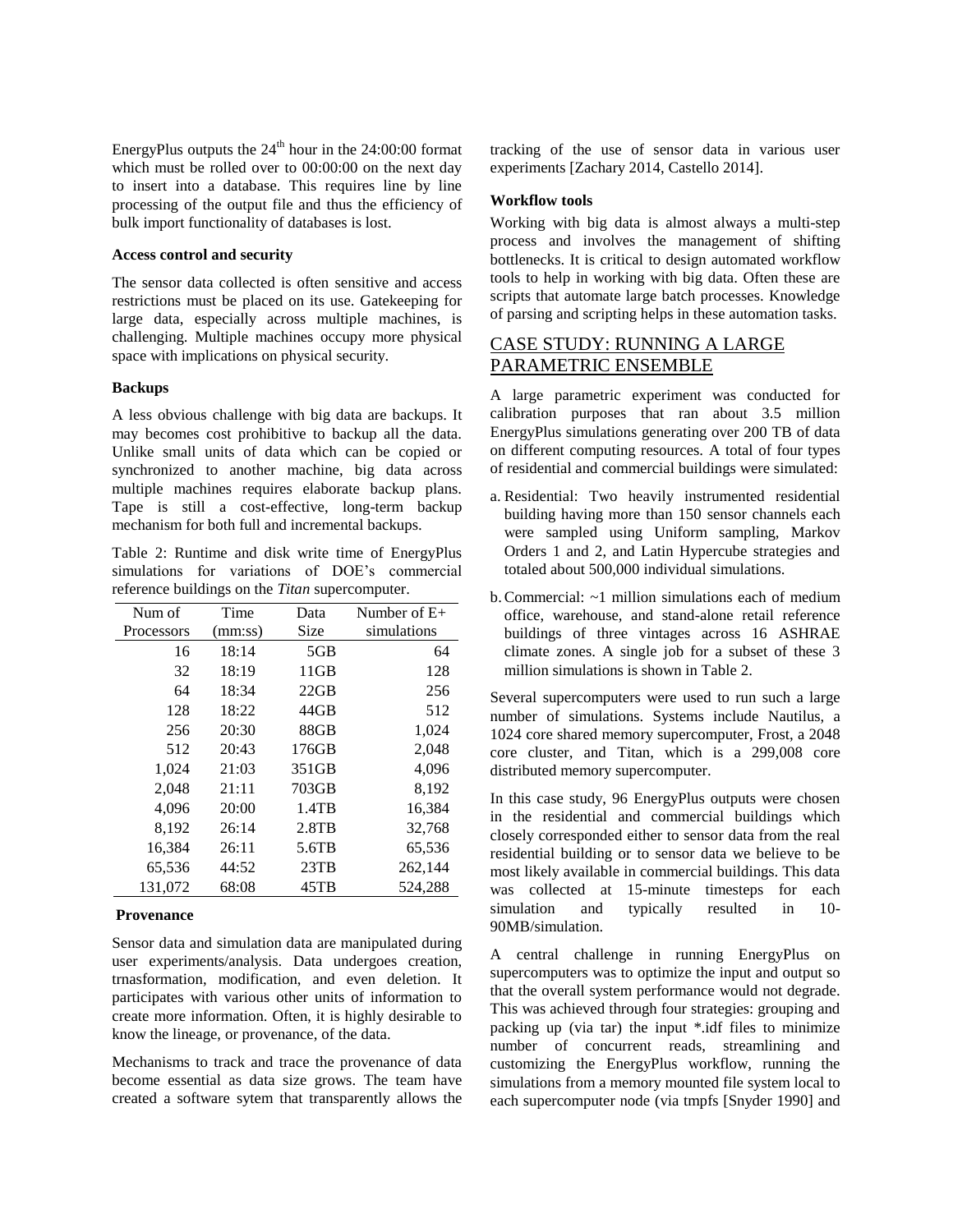RAMDisk [Flouris 1999]), and packing up all output (via gzip) on each node to one compressed file [Sanyal 2014]. Use of memory mounted file systems was a critical breakthrough in alleviating the performance limitations. In such a system, a path is used for file reading and writing, but is actually operating from random access memory (RAM) rather than disk; this alone lead to a performance improvement of over 20x for file I/O.

The conventional approach in scaling up code to run in parallel on supercomputers is to double the number of processors and either observe improvement in runtime (strong scaling), or to double the problem size also and observe any change in execution time (weak scaling). Table 2 illustrates the runtimes and the number of simulations executed in our weak scaling scenario.

The last row in the table illustrates that it took 68 minutes to run 524,288 simulations and write 45 TB to disk. Each processor in the ensemble ran 4 EnergyPlus simulations back to back which executes in under 20 minutes. With all processors running in tandem, all 64 simulations on each node complete in 20 minutes. This means that 48 minutes was spent in reading and writing to storage! It may be argued that any further analysis on the output will require a comparable read time. Since a bulk of the time spent is in writing to disk, we could potentially re-run the simulation and analyze the data while still in main memory (*in-situ*) and would require only a small fraction of the 48 extra minutes to write just the relevant analysis results to disk.

This tipping point is different for different simulation I/O and the computer system employed, but it has been demonstrated that it can be cheaper to re-run the analysis than store the data. This was demonstrated on a supercomputer, but may be equally applicable when running simulation data on a laptop and outputting large amounts of high-fidelity data to disk.

Re-running the simulation, however, does bring us back to the consideration of optimizing for what we want to analyze and the computational requirements for the analysis. Running large simulations with *in-situ* processing might be less expensive than storing and rereading all the output, but can quickly add up if we have to repeat the simulations a few times. Carefully designing the analysis can mitigate such scenarios.

### **CONCLUSION**

The paper presented various big data management challenges that the authors faced when running large EnergyPlus ensemble simulations and storing the output. Practical considerations for effectively managing large amounts of sensor data and simulation output, such as considerations of data compression, database technologies, data movement, and analysis driven hardware considerations were presented along with observed quantitative metrics for comparison between systems.

It is hoped that the practical experience presented in the paper will be beneficial to the building sciences community as cheap computing power and the availability of fine-resolution multi-channel sensor data becomes commonplace.

## ACKNOWLEDGMENTS

This work was funded by field work proposal CEBT105 under the Department of Energy Building Technology Activity Number BT0201000. We would like to thank Amir Roth for his support and review of this project. This research used resources of the OLCF at the Oak Ridge National Laboratory, which is managed by UT-Battelle, LLC, for the U.S. Dept. of Energy under contract DE-AC05-00OR22725. The United States Government retains and the publisher, by accepting the article for publication, acknowledges that the United States Government retains a non-exclusive, paid-up, irrevocable, world-wide license to publish or reproduce the published form of this manuscript, or allow others to do so, for United States Government purposes.

### REFERENCES

- Allcock, William, Bresnahan, John, Kettimuthu, Rajkumar, Link, Michael, Dumitrescu, Catalin, Raicu, Ioan and Foster, Ian. (2005). "The Globus Striped GridFTP Framework and Server." In Proceedings of the 2005 ACM/IEEE conference on Supercomputing (SC '05). Washington, DC, USA.
- Aslett, Matthew, 451 Research. (2014). "Database Landscape Map."
- Castello, Charles C. and New, Joshua R. (2012). "Autonomous Correction of Sensor Data Applied to Building Technologies Utilizing Statistical Processing Methods." In Proceedings of 2nd Energy Informatics Conf., Atlanta, GA, Oct. 2012.
- Castello, Charles C., New, Joshua R., and Smith, Matt K. (2013). "Autonomous Correction of Sensor Data Applied to Building Technologies Using Filtering Methods." In Proceedings of the IEEE Global Conference on Signal and Information Processing (GlobalSIP), Austin, TX, December 3-5, 2013.
- Castello, Charles C., Sanyal, Jibonananda, Rossiter, Jeffrey S., Hensley, Zachary P., and New, Joshua R. (2014). "Sensor Data Management, Validation,